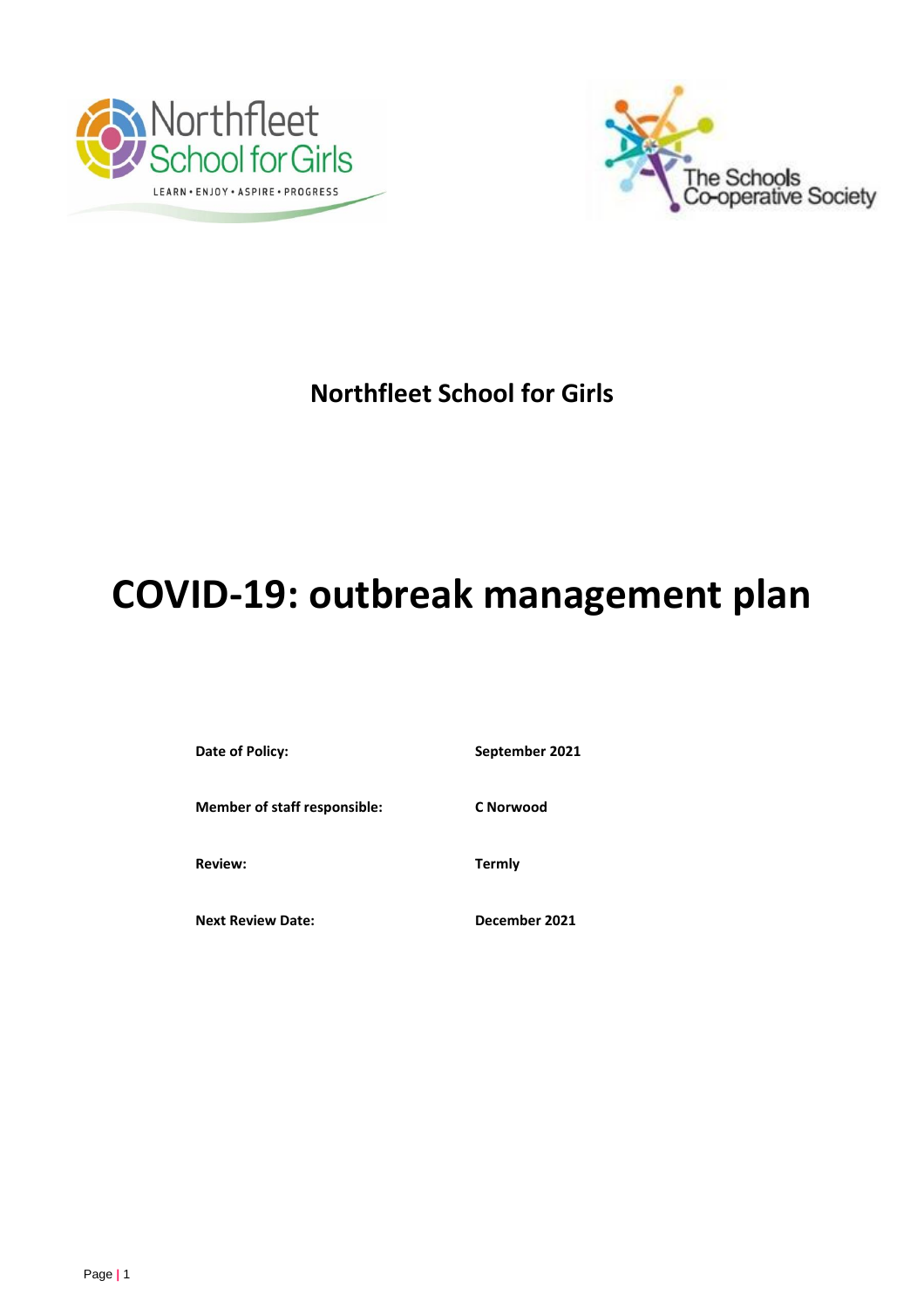## **1. Introduction**

This plan is based on the [contingency framework for managing local outbreaks](https://www.gov.uk/government/publications/coronavirus-covid-19-local-restrictions-in-education-and-childcare-settings) of COVID-19, provided by the Department for Education (DfE).

We will only implement some, or all, of the measures in this plan in response to recommendations provided by our local authority (LA), director of public health (DsPH), Public Health England (PHE) health protection team or the national government.

It may be necessary to implement these measures in the following circumstances, for example:

- To help manage a COVID-19 outbreak within the school
- If COVID-19 infection rates in the community are extremely high, and other measures have failed to reduce transmission
- As part of a package of measures responding to a 'variant of concern' (VoC)

## **2. Shielding**

We will adhere to national guidance on the reintroduction of shielding, which would apply to those on the shielded [patient list \(SPL\).](https://digital.nhs.uk/coronavirus/shielded-patient-list)

We will speak to individuals required to shield about additional protective measures in school or arrangements for home working or learning.

#### **3. Other measures**

If recommended, we will limit:

- Residential educational visits
- Other school visits
- Open days
- Transition or taster days
- Parents coming into school
- Live performances

In addition should local case rates rise significantly we will consider re-introducing some or all of the following as required:

- Wearing of masks either in public spaces only or across the whole school (including in classrooms)
- Ceasing in person assemblies and reverting to online briefings
- Reverting to zoom based staff meetings and staff development
- Moving to year group based clubs and visits
- Reverting to Year group based break and lunch times
- Reverting to staggered starts and finishes

## **4. Remote Learning**

We will continue to ensure that lesson tasks are posted on Google classroom to ensure that any isolating students are able to access appropriate learning.